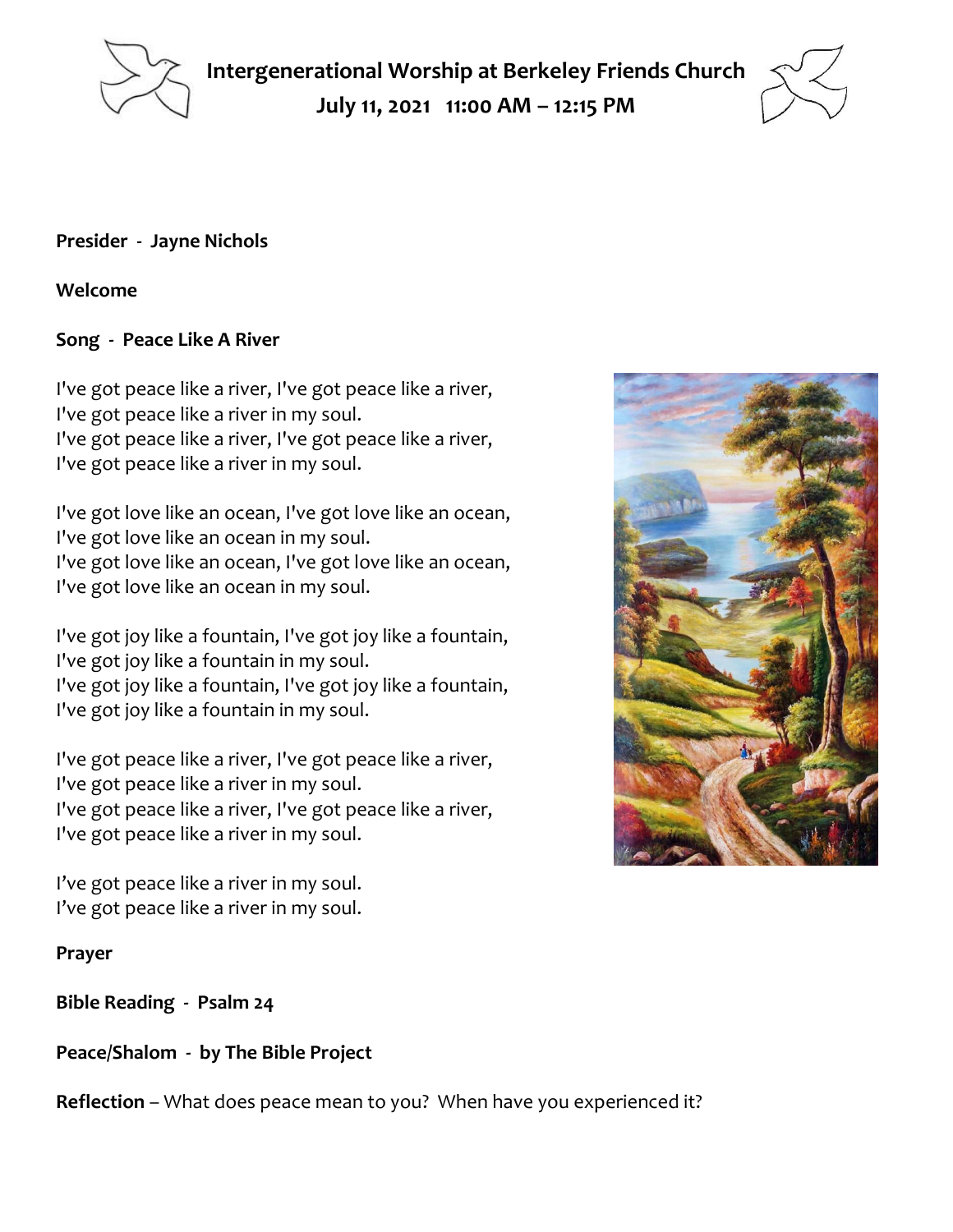### **Song - Peace Before Us**

Peace before us, peace behind us, Peace under our feet, Peace within us, peace over us, Let all around us be peace

Love before us, love behind us, Love under our feet, Love within us, love over us, Let all around us be love

Light before us, light behind us, Light under our feet, Light within us, light over us, Let all around us be light

Christ before us, Christ behind us, Christ under our feet, Christ within us, Christ over us, Let all around us be Christ

Alleluia, Alleluia, Alleluia! Alleluia, Alleluia, Alleluia!

Peace before us, peace behind us, Peace under our feet, Peace within us, peace over us, Let all around us be peace

#### **Message - "Who is this King of Glory?" - Micah Bales**

#### **Song - Let There Be Peace On Earth (2x)**

Let there be peace on earth And let it begin with me Let There Be Peace on Earth The peace that was meant to be

With God as our Father We are Family Let us walk with each other In perfect harmony.

Let peace begin with me Let this be the moment now. With ev'ry step I take Let this be my solemn vow To take each moment and live Each moment in peace eternally

Let there be peace on earth And let it begin with me



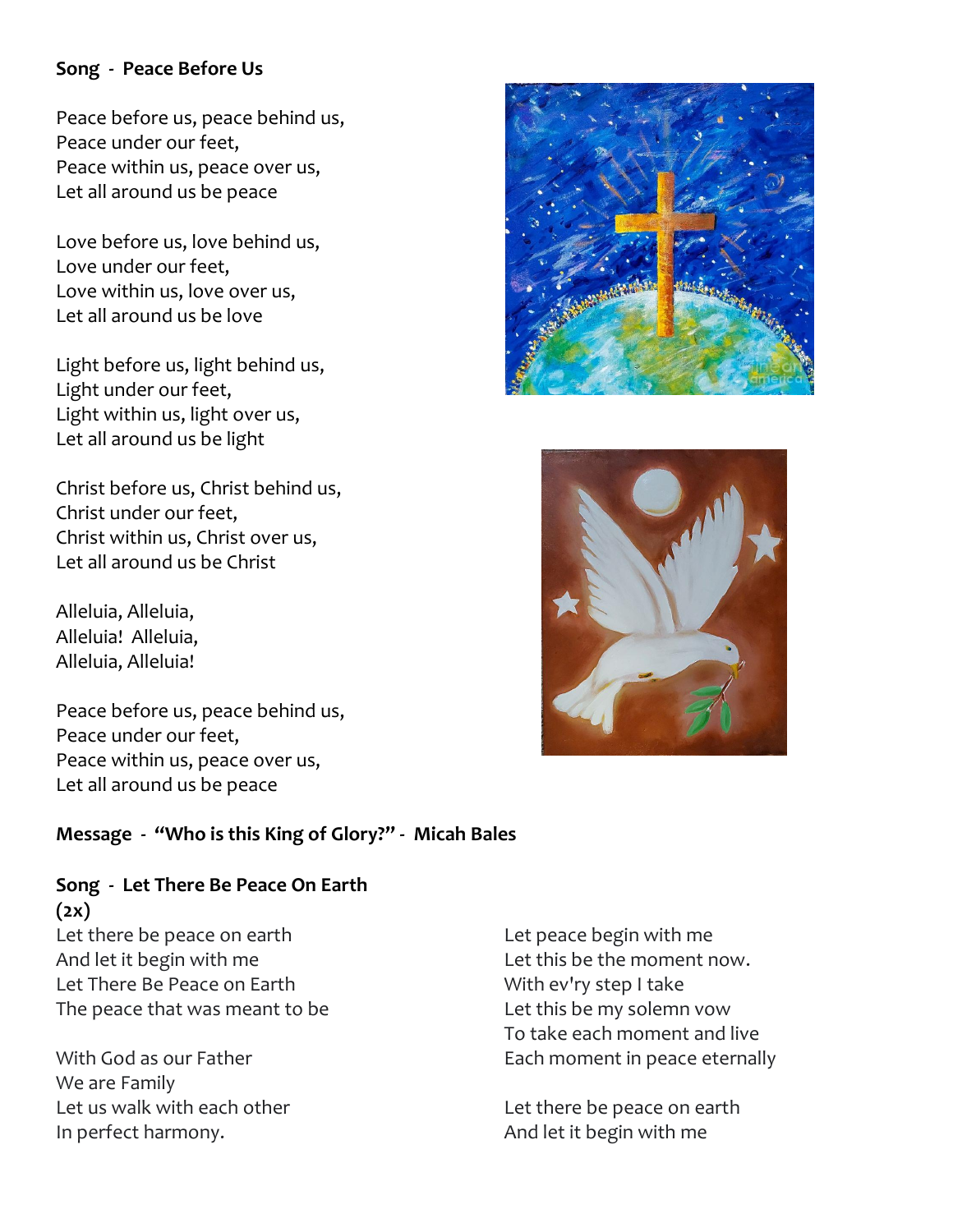# **Open Worship**

*Christ is ministering to us in the silence. Nothing needs to be said, unless there is a clear leading to speak. After a period of centering down, if you feel a leading to speak, please be obedient to it: Speak clearly, loudly, and succinctly. Allow time for a message to settle before another message is offered.*

### **Praises & Petitions**

### **Song - Bring Your Peace**

#### Verse 1

Bring your peace when I am lost. When I'm lost, Lord, bring your peace. Bring your peace when I'm alone. When I'm alone, Lord, bring your peace.

## Refrain 1

And make us instruments to sing your peace and give us love for each other. Into a world that longs to hear, send us, Lord, to bring your peace.

#### Verse 2

Bring your peace when we're afraid. When we're afraid, Lord, bring your peace. Bring your peace into the storm. Into the storm, Lord, bring your peace.

# Refrain 2

And make us instruments to sing your peace and give us love for each other. Into a world that longs to hear, send us, Lord, to bring your peace. Send us, Lord, to bring your peace. Send us, Lord, to bring your peace.

# **Parting Words**

# **Leaving Song - May God Keep You**

May God bless you and keep you. May God's face shine upon you. May God be gracious, and may God's face turn toward you and give you peace.



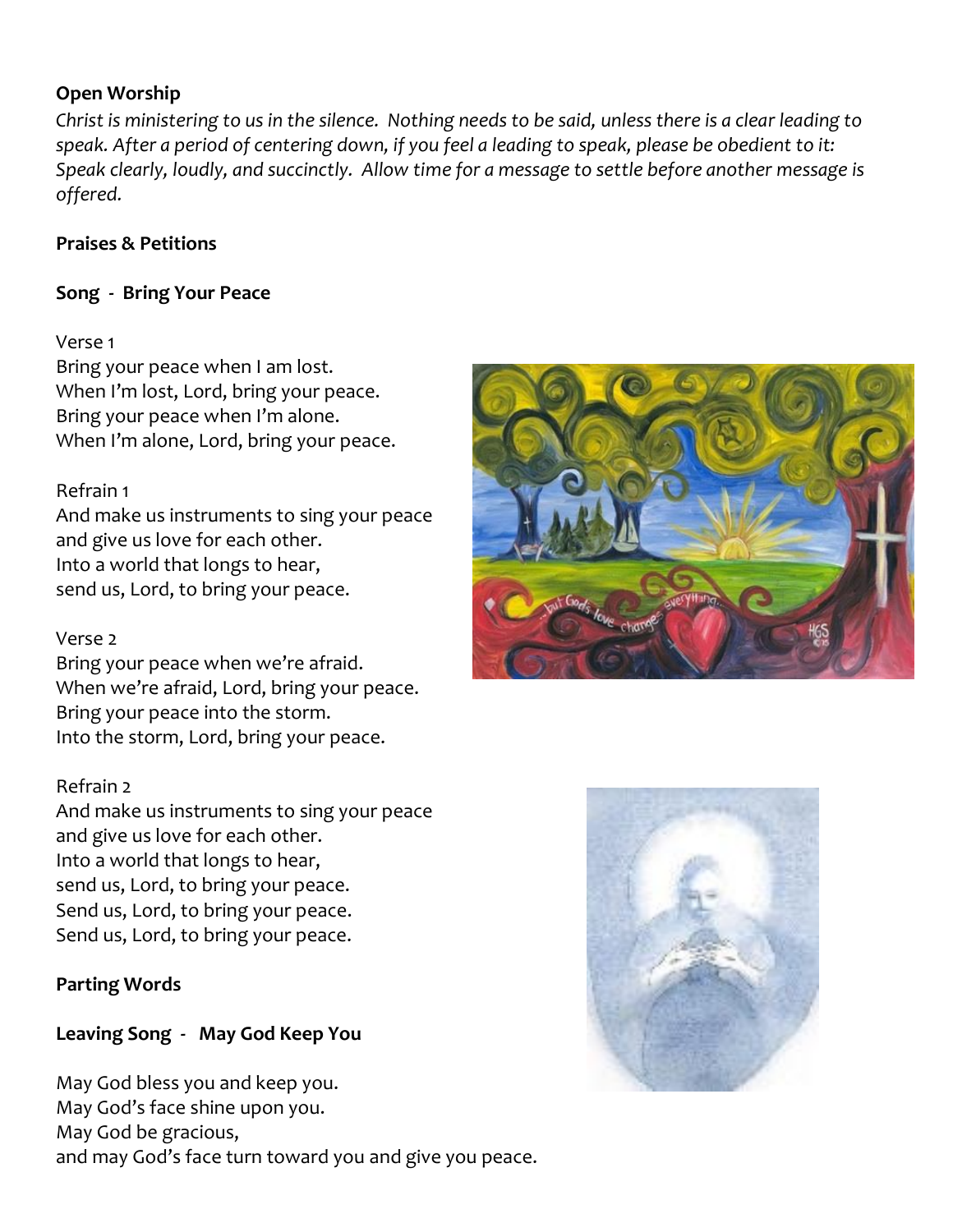### **Welcome – Announcements- Offering**

*God is the Great Giver and has given much to us. The contributions you make are vital to the life of the meeting. Please consider offerings through mail (mark envelope - Attn: Asst. Treasurer) or the Donate Now button on the church's website.*

#### **Welcome**

We are a welcoming and inclusive congregation. We trust that your heart may be warmed by the Lord's Presence as we worship together. If you have prayer needs or spiritual concerns, please call or email the pastors, Micah Bales and Faith Kelley, or any member of Ministry and Council.

## **Church Announcements**

**Sermon by Phone -** Listen to the sermon each week on the website or our sermon by phone service. To listen to the sermon on your phone, **call 510-201-9143** at any time to hear each week's message. New sermons are uploaded on Sunday afternoons.

**Bible Study** starts 7:30 PM on Tuesdays via Zoom. You do not need to have read or have a copy of the book available as we read a discussion and then discuss. We are discussing the book - **Jesus and Nonviolence by Walter Wink.** In this book Wink argues that Christian tradition of nonviolence is needed as an alternative to the dominant and death-dealing powers of our consumerist culture and fractured world. While you can join Bible Study any time, the start of a new book is a great time to start attending.

**Next Sunday, July 18th**, we will be having our **Monthly Meeting for Business at 1:15 pm.**

**Barclay Press** and **Pendle Hill** are collaborating on the *Illuminate* Summer Speaker Series, 2nd and 4th Mondays, June 14 to August 23, 7:30–9 p.m. ET via Zoom. Join us for a series of evening discussions with authors of the Barclay Press *Illuminate* Friends Bible study summer curriculum on Ephesians, Philippians, and Colossians. [Click here for more information.](https://scymf.us15.list-manage.com/track/click?u=b3919ba778f46050fb765c146&id=8d1e399759&e=445a862d65)

**Friend United Meeting's next International Prayer Gathering will be July 9 at 9:00 AM Pacific on Zoom.**  Gather as a global Quaker community, to hear the voices of Friends, and pray together. Access Information: https://uso2web.zoom.us/j/81401601535. Or call: 929-205-6099. Enter Meeting ID: 814 0160 1535

Keep up with BFC throughout the week. Join the announcement listserv by emailing Faith at [pastor@berkeleyfriendschurch.org](mailto:pastor@berkeleyfriendschurch.org) and follow us on Facebook.

# **Praises and Petitions of Berkeley Friends Church July 11, 2021**

● We **thank you for your peace** that passes all understanding, that we cannot explain or produce. Thank you for all the ways it permeates our lives.